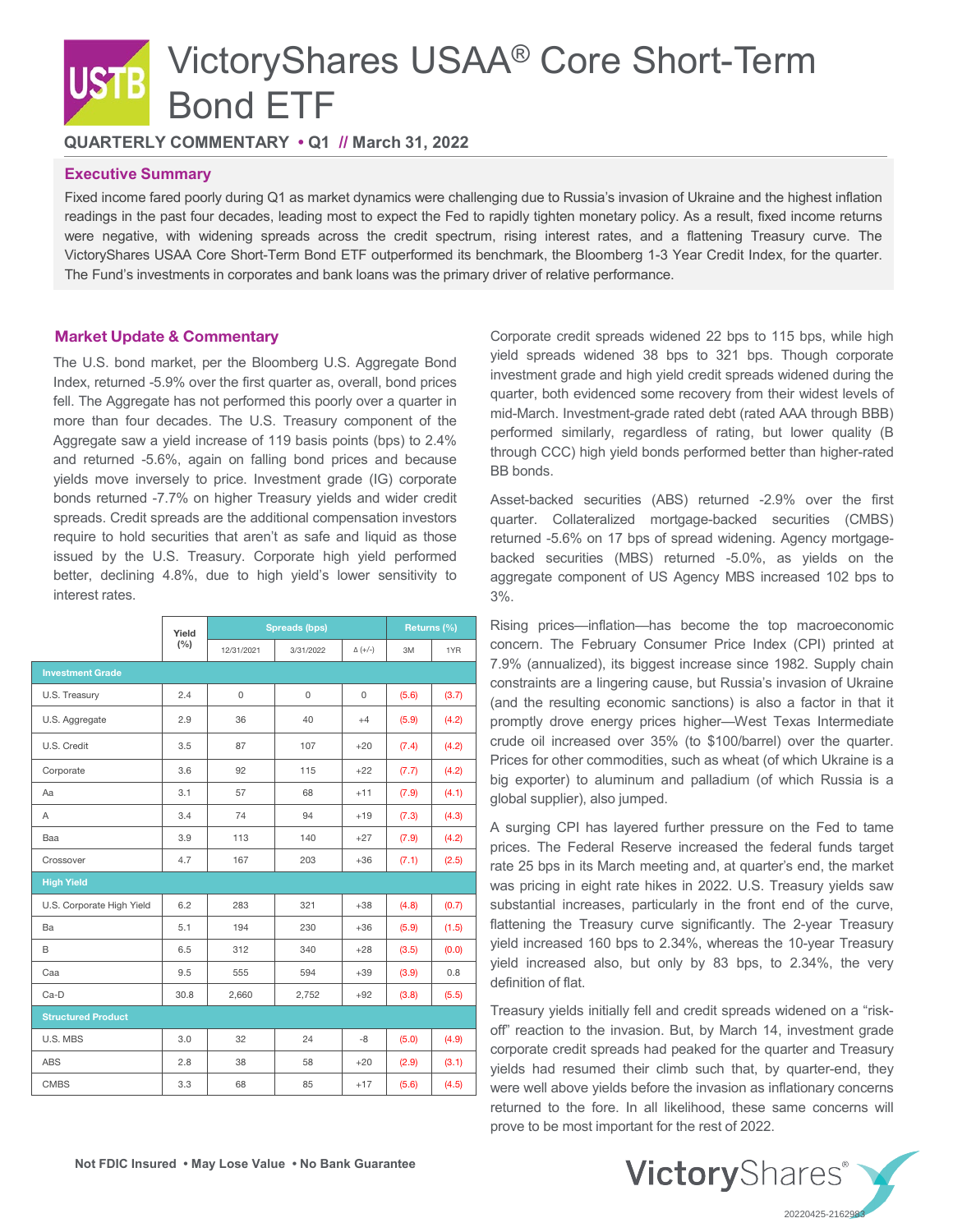## **Portfolio Performance & Positioning**

The Fund outperformed its benchmark index, the Bloomberg 1-3 Year Credit Index, quarter to date ending March 31, 2022. The Fund share class returned -2.37% (before fees) compared to the benchmark return of -2.46%. The largest contributors to relative performance were the Fund's positions in corporates and bank loans. These securities posted good performance, related to credit outperformance, and the loans' floating interest rates offsetting the rise in Treasury yields during the quarter. Security selection in the Fund was also a meaningful contributor. Security selection within the Fund's off-benchmark exposure to high yield bonds, specifically BB-rated securities, benefited our performance. Our positions in Treasuries, wireless, and finance companies were detractors from performance.

During the year, our sector allocations had a slight increase in ABS, CMBS, and Treasuries, while corporates and taxable munis decreased.

### **Contributors**

- > Security Allocation and Selection added 5 bps of outperformance. Duration added 3 bps to performance, as the portfolio is more laddered than the index, which is concentrated in the 2-3 year part of the curve, which experienced the greatest rate increases.
- > The greatest outperformance came from machinery, aerospace and defense, building materials, metals and mining, and cable and satellite.
- An overweight to BB high yield bonds and an underweight to A rated credit were the largest credit rating drivers of performance.

#### **Detractors**

> Certain sectors detracted from performance during the quarter. Underperformance came from wireless, autos, refining, tobacco and Treasuries. Most of this underperformance was driven by the increase in interest rates.

#### **ANNUALIZED RATE OF RETURN (%)**

| <b>VictoryShares USAA Core Short-Term Bond</b> |            |         |         |       |                          | <b>Since Inception</b> | <b>Expense Ratio (%)</b> |            |
|------------------------------------------------|------------|---------|---------|-------|--------------------------|------------------------|--------------------------|------------|
| ETF (USTB)                                     | <b>QTR</b> | YTD.    | 1YR     | 3YR   | 5YR                      | Oct 24, 2017           | <b>Gross</b>             | <b>Net</b> |
| Net Asset Value (NAV)                          | $-2.37$    | $-2.37$ | $-1.61$ | 2.20  | $\overline{\phantom{m}}$ | 2.25                   | 0.37<br>0.35             |            |
| <b>Closing Market Price</b>                    | $-2.57$    | $-2.57$ | $-1.84$ | 2 1 2 | $\equiv$                 | 2.23                   |                          |            |
| <b>Indexes</b>                                 |            |         |         |       |                          |                        |                          |            |
| Bloomberg 1-3 Year Credit Index                | $-246$     | $-246$  | $-260$  | 1.40  |                          | $\hspace{0.05cm}$      |                          |            |

**Past performance does not guarantee future results. The performance data quoted represents past performance and current performance may be lower or higher. The investment return and principal value will fluctuate so that an investor's shares, when redeemed, may be worth more or less than the original cost. To obtain performance information current to the most recent monthend, visit www.victoryshares.com.** ETF shares are bought and sold at market price (not NAV) and are not individually redeemed from the Fund. Brokerage commissions will reduce returns. Market price returns

are based on the price of the last reported trade on the Fund's primary exchange. If you trade your shares at another time, your return may differ. Returns include reinvestment of dividends and capital gains. Performance for periods greater than one year is annualized. Fee waivers and/or expense reimbursements were in place for some or all periods shown, without which Fund performance would have been lower. Index performance is shown for illustrative purposes only. Indexes are unmanaged and one cannot invest directly in an index.